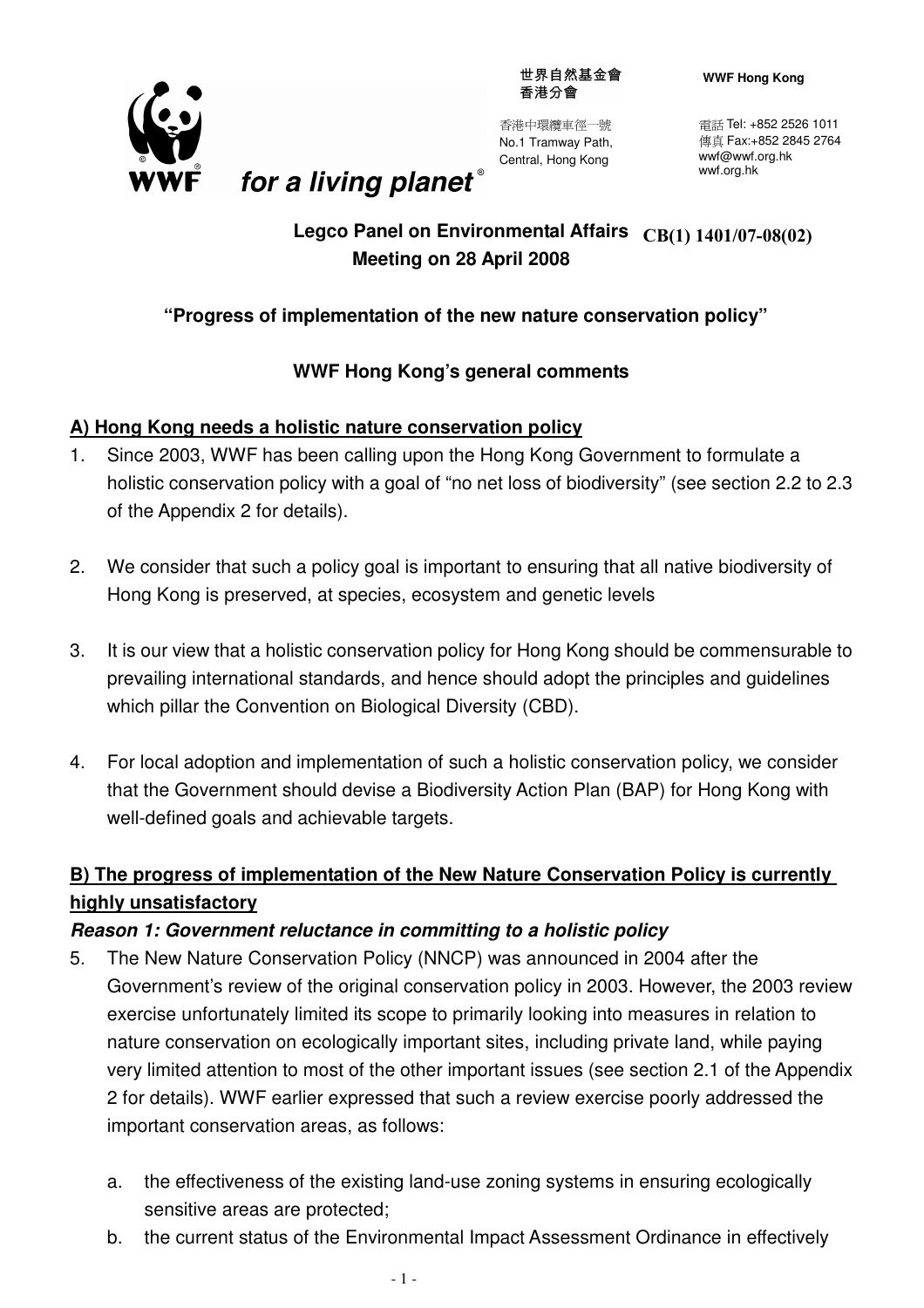

l.

世界自然基金會 香港分會

香港中環纜車徑一號 No.1 Tramway Path, Central, Hong Kong

電話 Tel: +852 2526 1011 傳真 Fax:+852 2845 2764 wwf@wwf.org.hk wwf.org.hk

assessing the overall and accumulated impact to the Hong Kong environment with a holistic vision;

c. the management effectiveness of the existing protected areas,

for a living planet®

- d. the need for devising action plans to conserve species of conservation concern
- e. the conservation of genetic diversity,
- f. the conservation of marine biodiversity,
- g. the problem of ecological footprint and Hong Kong's consumption impacts on the source countries
- 6. WWF is of the view that the existing NNCP is highly inadequate in meeting the actual needs required to conserve Hong Kong's natural (terrestrial and marine) environment. With reference to the Government's most recent update on the implementation progress of the  $NNCP<sup>1</sup>$ , WWF is disappointed that no plan has been made to undertake a comprehensive review of the above issues mentioned in paragraph 5.

# **Reason 2: Ineffective nature conservation on private land due to scarce Government commitment**

7. The NNCP designated 12 priority sites of ecologically importance to promote nature conservation in collaboration with the private sector since private land is involved. The NNCP objective states the following:

**"to collaborate with, the private sector, including the business community, non-governmental organizations and the academia, to promote nature conservation, and to conduct research and surveys as well as to manage ecologically important sites for such purpose"** 

- 8. In order to achieve this policy objective, the Government introduced two new measures in 2004: Public-Private Partnership (PPP) and Management Agreement (MA).
- 9. WWF considers that the progress in conserving the 12 priority sites through the PPP / MA models has been highly unsatisfactory. In its latest assessment result of the five PPP applications, the Government concluded that only one PPP application is worth their recommendation while the rest have yet to meet the necessary Government assessment criteria.
	- a. Three and a half years after the announcement of these two measures in 2004, today

<sup>1</sup> Information paper provided by the Administration for the Environmental Affairs Panel meeting on 28 April 2008. LC Paper No. CB(1) 1331/07-08(03)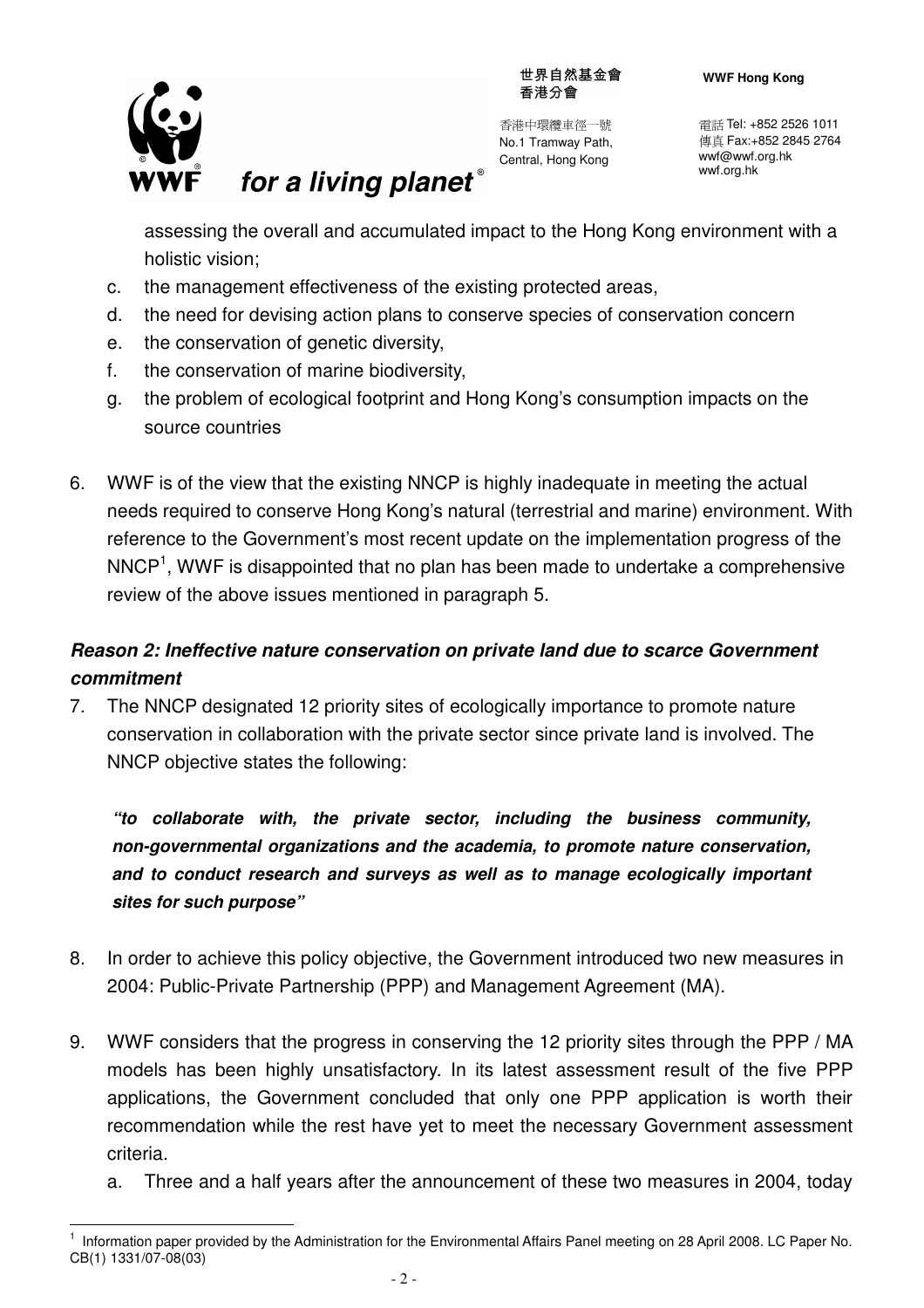

 $\overline{a}$ 

香港中環纜車徑一號 No.1 Tramway Path, Central, Hong Kong

電話 Tel: +852 2526 1011 傳真 Fax:+852 2845 2764 wwf@wwf.org.hk wwf.org.hk

9 out of the 12 priority sites are still awaiting appropriate plans for necessary conservation management actions. For the remaining three priority sites, namely "RAMSAR site", "Fung Yuen" and "Long Valley and Ho Sheung Heung" (LVHSH), some degree of conservation management has been put in place. However, it must be noted that for the LVHSH priority site, only 8% of the whole "LVHSH" site has been actively managed<sup>2</sup>.

for a living planet®

- b. With the absence of concrete actions and timetable for achieving the policy objective (see paragraph 7), the future of these 12 priority sites appears to be highly worrying as degradation of ecological value is very likely a result of lack of proper conservation management (see section C below).
- 10. With the reasons stated above, WWF urges the Government to take immediate action to establish a centralised nature conservation trust for Hong Kong (see Appendix 1 for details). Furthermore, the Government should seriously consider other methods to conserve the 12 priority sites, such as the following:
	- a. Undertake land resumption for the public purpose of nature conservation or;
	- b. Undertake land swap and transfer of development rights to conserve the complete area for some priority sites

## **C) Imminent threat of degradation happening to under-managed priority sites**

- 11. Despite the Government's usual rhetoric that the ecological status of the 12 priority sites has been under monitoring since the announcement of NNCP in 2004, WWF realises that very limited information regarding the monitoring results has been made available to the public. Whether or how much the ecological value of those priority sites has deteriorated remains a big question to us. It is a concern that the natural and gradual deterioration of those sites due to the absence of proper management might eventually help justify the reason for development land use rather than for nature preservation.
- 12. WWF requests the Government to increase the transparency of its monitoring work on the 12 priority sites and report regularly the monitoring progress to the Advisory Council on the Environment (ACE).
- 13. The Government should come up with a reasonable time frame for conserving these priority sites with a prime consideration of maintaining their ecological value, and play a

<sup>&</sup>lt;sup>2</sup> According to AFCD website, the "Long Valley and Ho Sheung Heung" (LVHSH) priority site has a total area of 151.2 ha. Also, as stated in the discussion paper for the meeting of the Environment and Conservation Fund Committee on 15 January 2008, about 12.1 ha of "LVHSH" is actively managed by the Conservancy Association in cooperation with the Hong Kong Bird Watching Society. As a result, only about 8% of the whole priority site receives conservation management.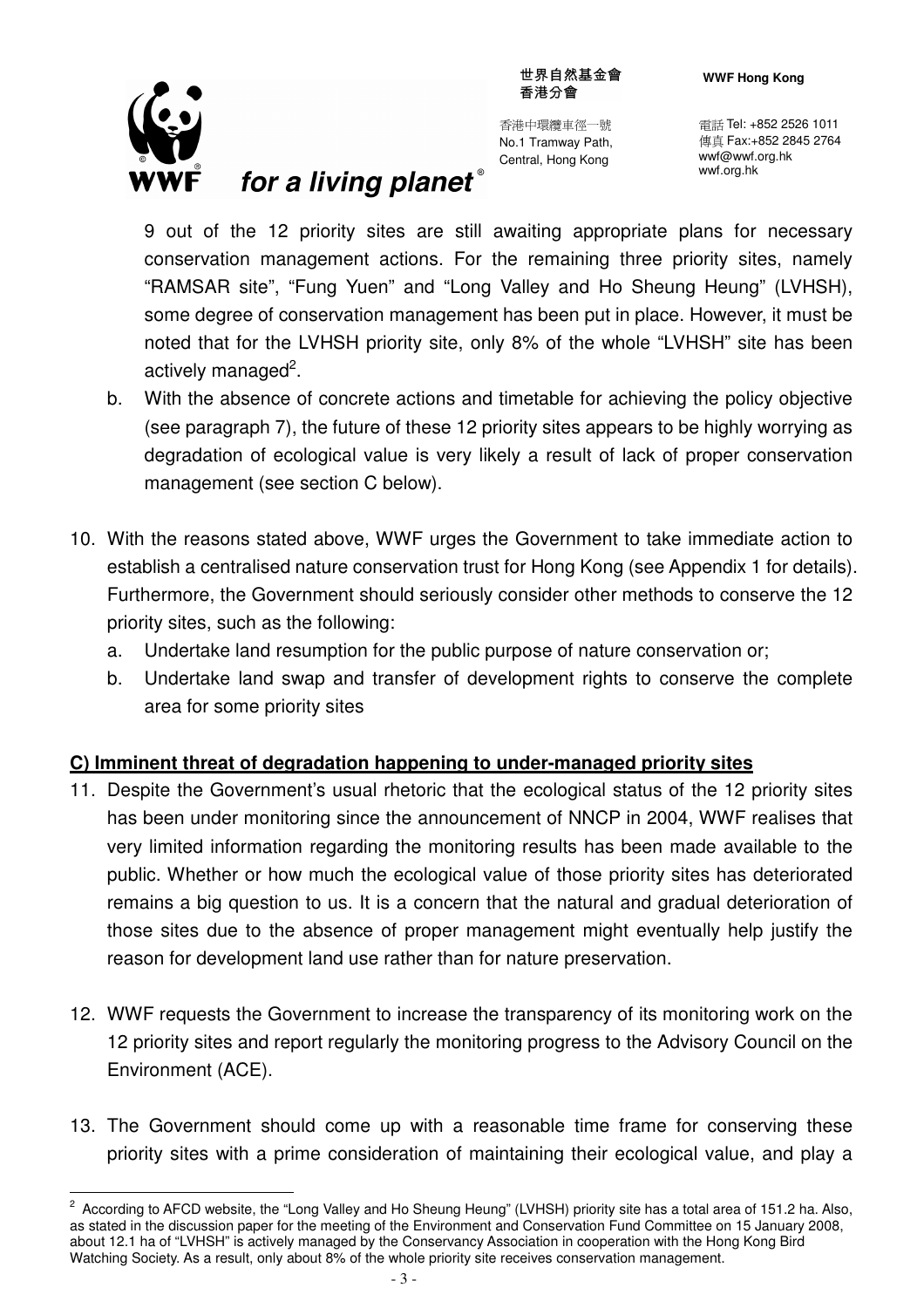

# for a living planet®

香港中環纜車徑一號 No.1 Tramway Path, Central, Hong Kong

世界自然基金會 香港分會

> 電話 Tel: +852 2526 1011 傳真 Fax:+852 2845 2764 wwf@wwf.org.hk wwf.org.hk

proactive role in achieving the goal of nature conservation promotion in collaboration with the private sector. A lack of such a role is likely to see ecological degradation of those sites as an end result which is not in line with the public interest of Hong Kong.

- 14. It is a fact that some of those priority sites, which fall short of proper management, have been facing various types of threats such as invasion by alien species Mikania micrantha, unauthorised excavation and illegal dumping of construction and demolition wastes. With such reported and potentially unreported exploitation or damaging activities constantly taking place in those sites, the ecological value of these sites is bound to depreciate.
- 15. It is the Government's responsibility to ensure that the ecologically valuable landscape in Hong Kong is properly preserved for its people and their future generations. It is also the Government's role to ensure development is always made in compatibility with our natural environment. Therefore, WWF urges the Government to fulfil its public obligation and make these priority sites a priority in its policy agenda.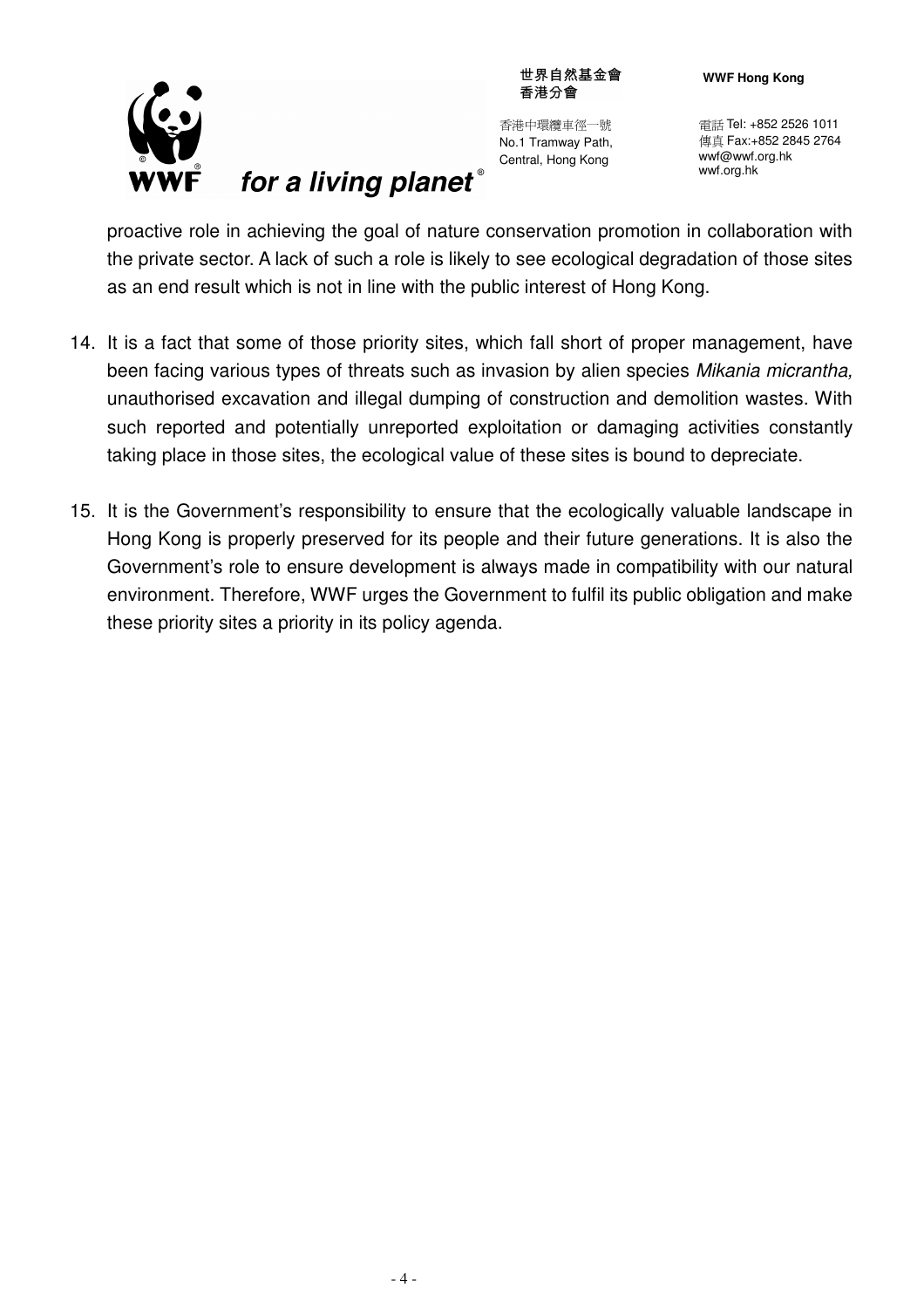世界自然基金會 香港分會



l.

香港中環纜車徑一號 No.1 Tramway Path, Central, Hong Kong

**WWF Hong Kong**

電話 Tel: +852 2526 1011 傳真 Fax:+852 2845 2764 wwf@wwf.org.hk wwf.org.hk

# **Legco Panel on Environmental Affairs Meeting on 28 April 2008**

for a living planet®

## **"Progress of implementation of the new nature conservation policy"**

## **Appendix 1 WWF's views on the implementation progress involving specific issues of the New Nature Conservation Policy**

## **A) Lack of Government commitment in setting up a centralised nature conservation trust**

- 1. The Government recognises that "the establishment of a nature conservation trust can facilitate pooling of funds from all sectors including donations from individuals and private companies for protection and conservation of natural heritage of Hong Kong. It will provide an alternative source of funding to sustain the nature conservation efforts"<sup>1</sup>.
- 2. The benefits of a centralised nature conservation trust are clear, as revealed by a local policy analyst:
	- 1. "Provides a secure legal entity to hold and manage the 'crown jewels' of Hong Kong's natural heritage"
	- 2. "Developer influence would be diluted if a single trust held a number of properties under an independent and respected board of directors"
	- 3. "A single trust offers economies of scale and avoids duplication (multiple boards, managers, overheads, etc) that would be unavoidable in multiple smaller trusts"
	- 4. "An independent 'national' trust would facilitate raising funds from the public"

 (Source: Kilburn, M. 2007. Nature Conservation in Hong Kong: Do the UK National Trusts suggest a way forward? In "Britain in Hong Kong" Vol 22:3)

- 3. For years, a number of green groups have been urging the Government to commit to establishing a centralised nature conservation trust to better implement the Public-Private Partnership (PPP) and Management Agreement (MA) under the New Nature Conservation Policy (NNCP) and to better coordinate long term management work on ecologically important sites in Hong Kong. However, we are sadly disappointed of the Government's lack of commitment in conserving these remaining natural assets.
- 4. Again, WWF asks for the Government's immediate action in establishing a

<sup>&</sup>lt;sup>1</sup> Information paper provided by the Administration for the meeting of the Environmental Affairs Panel on 22 November 2004. LC Paper No. CB(1) 214/04-05(01)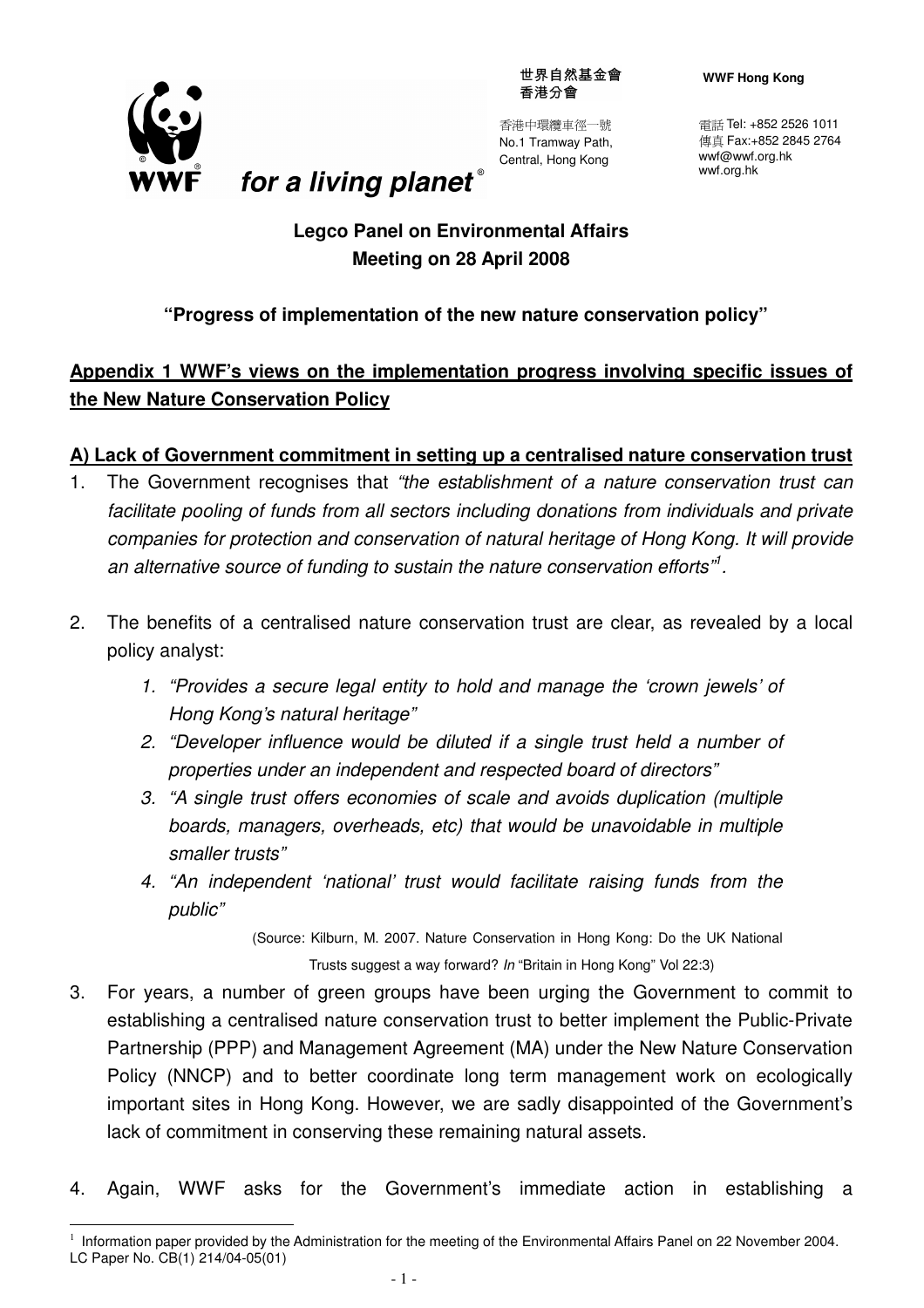

世界自然基金會 香港分會

香港中環纜車徑一號 No.1 Tramway Path, Central, Hong Kong

電話 Tel: +852 2526 1011 傳真 Fax:+852 2845 2764 wwf@wwf.org.hk wwf.org.hk

multi-stakeholder working group to expedite the establishment of a centralised nature conservation trust in Hong Kong.

## **B) More transparency needed for the Public-Private Partnership measure**

for a living planet®

- 5. While EPD regards that the Sha Lo Tung PPP proposal is not a designated project under the Environmental Impact Assessment Ordinance (EIAO), the Advisory Council on the Environment (ACE) recommends the project proponent "... to make public its environmental impact assessment study and to submit to the advice of ACE Environmental Impact Assessment Subcommittee" .
- 6. WWF echoes ACE's recommendation, and in addition to that, we also consider that the project proponent and the management bodies of the priority sites should regularly report back to ACE about the implementation progress of the PPP proposals. This is because for a major development on an ecologically important area, it is of public interest and of high public concern whether the environmental impact of the entire project is acceptable and whether the proposed conservation management measures are effective in the short and long terms.

## **C) Review of the Environmental Impact Assessment Ordinance urged**

- 7. Apart from the issue of transparency increase, WWF is astonished that the current proposed development in the Sha Lo Tung priority site does not require an EIA, since the priority site itself is of recognised ecological importance and the development itself is actually in close proximity to three of the most stringent conservation zonings in Hong Kong, namely Country Park, Site of Special Scientific Interest and Conservation Area.
- 8. This raises the question of whether the current scope of "designated projects" as contained in schedule 2 and 3 of the EIAO is broad enough to cover major development proposed on or in close proximity to ecologically important areas.
- 9. In fact, since its enactment in 1998, the EIAO has been implemented in Hong Kong for 10 years. During our regular reviews of EIA reports through the statutory public inspection channel, WWF has identified some prominent loopholes or problems as regards the existing EIA process<sup>2</sup>. As one of the most recent and high profile cases in relation to the EIA report of CLP's Liquefied Natural Gas terminal, WWF in many occasions have expressed our deep concern on the environmental justifications for this project, identification of alternative sites with less damaging effect on our marine environment and

 $\overline{a}$ 

 $2$  See section 5.6 of the Appendix 2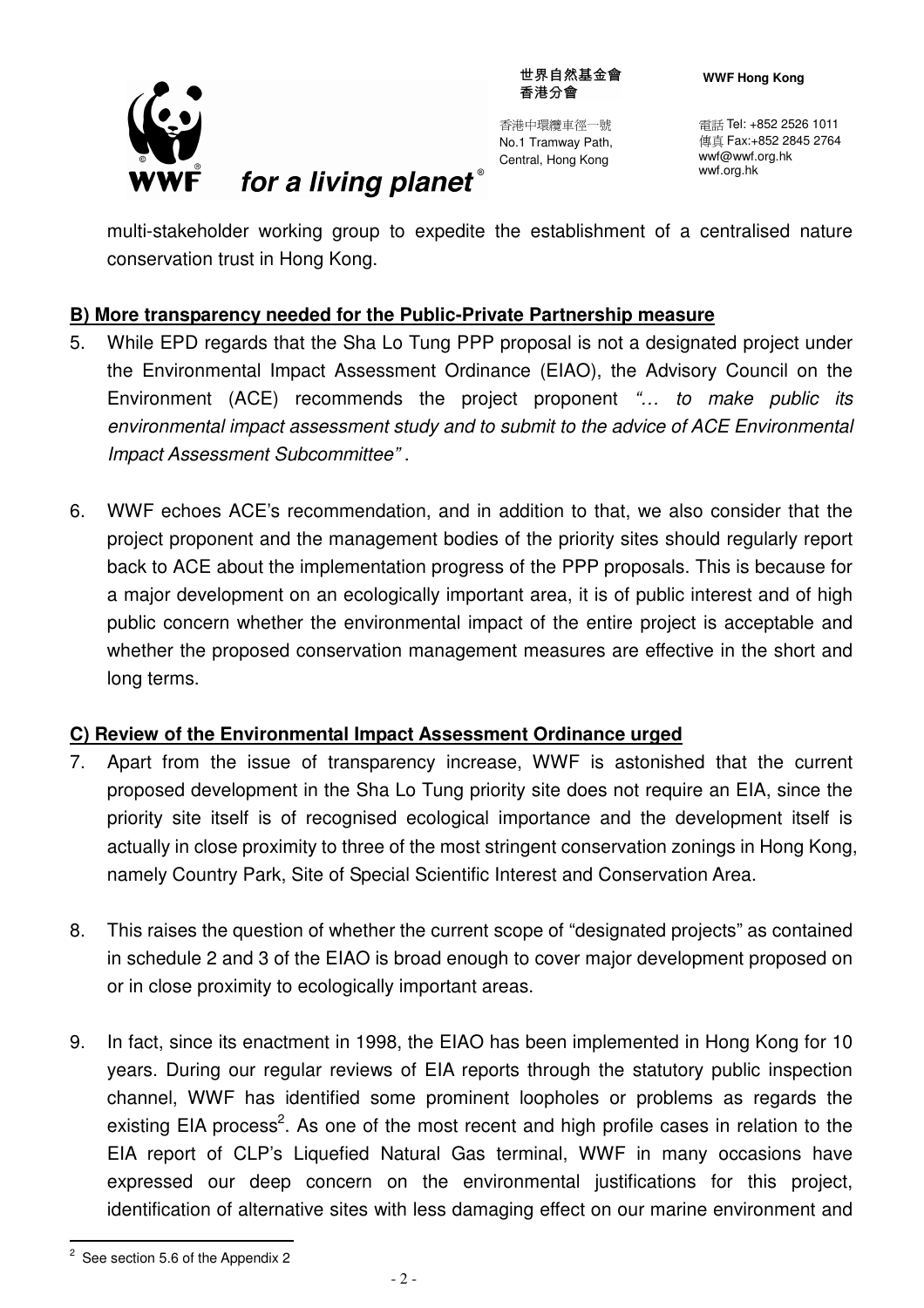

l.

for a living planet®

香港中環纜車徑一號 No.1 Tramway Path, Central, Hong Kong

電話 Tel: +852 2526 1011 傳真 Fax:+852 2845 2764 wwf@wwf.org.hk wwf.org.hk

the cumulative impact on the Chinese white dolphin. The existing EIAO failed to address all these issues properly. In order to reflect and address the true needs for assessing the impact on our environment from development projects, a comprehensive review of the EIAO is inevitable.

## **D) Extension of the Convention on Biological Diversity to Hong Kong**

- 10. The Government made a promise in  $2005-2006<sup>3</sup>$  to extend the Convention on Biological Diversity (CBD) and the Cartegena Protocol to Hong Kong. However, with reference to the most recent Government update on the implementation progress of the NNCP<sup>4</sup>, the Government has yet to complete the relevant procedures required for the extension, including legislation drafting.
- 11. WWF requests the Government to present a legislation timetable required for completing the formal extension of the CBD to Hong Kong.

<sup>3</sup> Information paper provided by the Administration for the meeting of the Environmental Affairs Panel on 22 November 2004. LC Paper No. CB(1) 214/04-05(01)

<sup>4</sup> Information paper provided by the Administration for the Environmental Affairs Panel meeting on 28 April 2008. LC Paper No. CB(1) 1331/07-08(03)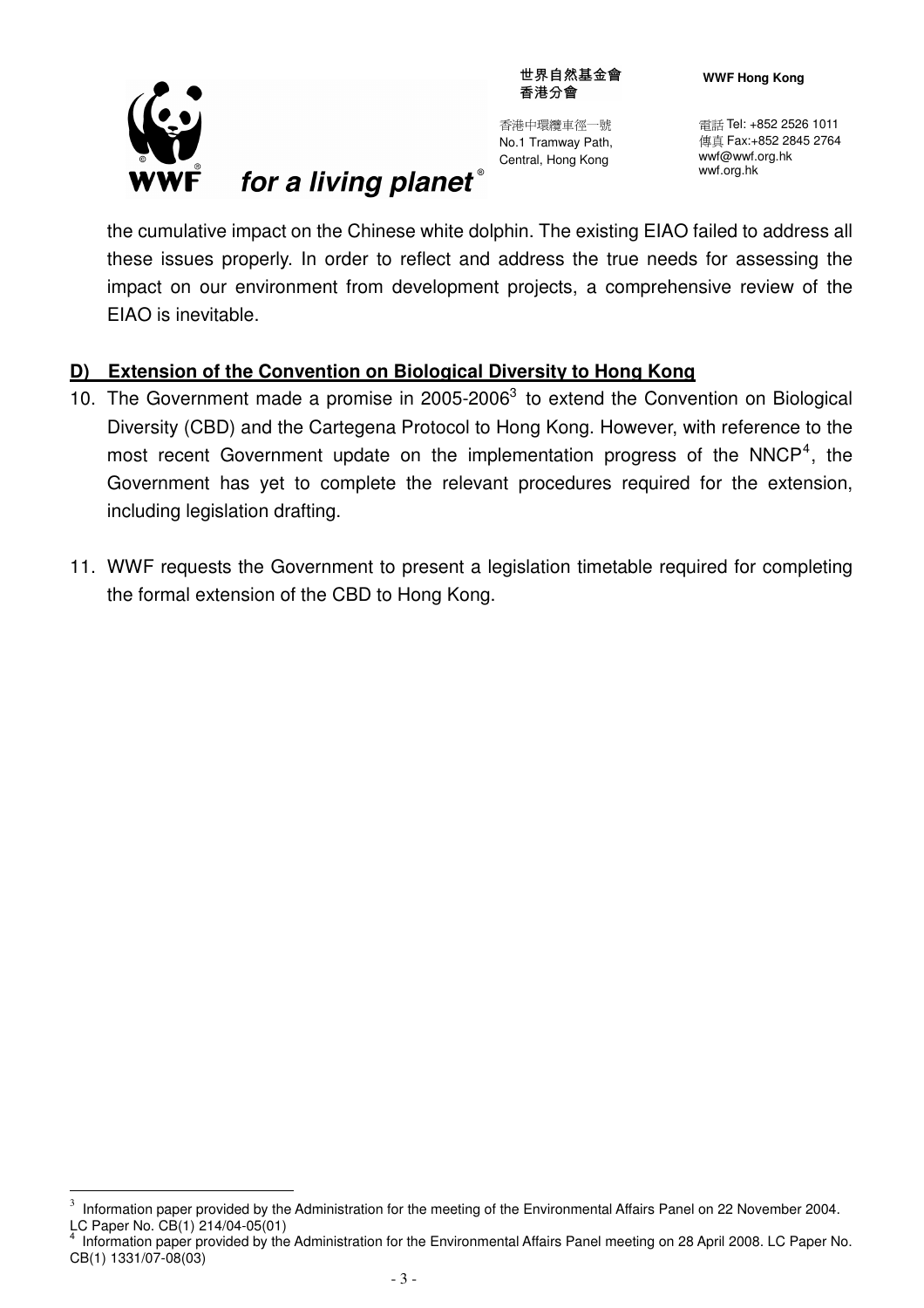

*Responses on Review of Nature Conservation Policy* 

#### **Appendix 2: Extract of WWF Hong Kong's Responses on Review of Nature Conservation Policy in 2003**

#### **2. Major Inadequacies of the Review**

#### **2.1 Scope of the Review**

Although Hong Kong has a policy statement on nature conservation, the policy statement does not clearly define the term "conservation" and does not elaborate what and how Government would do to achieve the above conservation objectives. We would expect the scope of the Review, given its title, to cover comprehensively conservation aspects including the conservation of ecologically important sites on Government lands, genetic and species diversity, marine biodiversity, and the issue of conservation and sustainable use of local biological resources. Moreover, our conservation policy should not be confined to conservation of Hong Kong's habitats and species alone but should also encompass our ecological footprint and consumption impacts on the source countries as Hong Kong is a consumer city relies heavily on other countries' natural resources. Therefore, we are disappointed that the Review only covers limited aspects on the policy that relates to conserving sites of ecological importance on private lands only, but neglects other perspectives that a comprehensive review should cover.

#### **2.2 Obligation on Biodiversity Conservation**

The Review has omitted the consideration of the benefits of the implementation of the Convention of Biological Diversity (CBD) to Hong Kong, for which China is a signatory. Implementation of the provision could help the Government to formulate a long-term and comprehensive nature conservation policy. For instance, Article 6 of the Convention requires that each contracting party to develop national strategies, plans or programmes for the conservation and sustainable use of biodiversity. Article 7 highlights the need to identify and monitor the components of biological diversity. Article 10 highlights sustainable use of components of biological diversity and Article 11 highlights incentive measures for the conservation and sustainable use of components of biodiversity.

#### **We recommend that the Government should actively pursue the application of CBD by adopting its principles, guidelines and standards to Hong Kong for implementing our international obligations on biodiversity conservation.**

#### **2.3 Biodiversity Action Plan**

There is an urgent need for the development of a Biodiversity Action Plan (BAP) for Hong Kong which considers the conservation of both habitats (sites) and species of conservation concern. Although the Review proposes a scoring system to prioritize sites based on their ecological values for conservation, it is also essential for the Government to establish action plans for the management of priority sites, as well as priority species.

Back in April 2003, WWF Hong Kong submitted a Conservation Strategy to the Government and recommended a clearly defined and structured BAP (Please refer to the following homepage address for details: http://www.wwf.org.hk/eng/conservation/ env\_policy/green\_policies/cshk.html).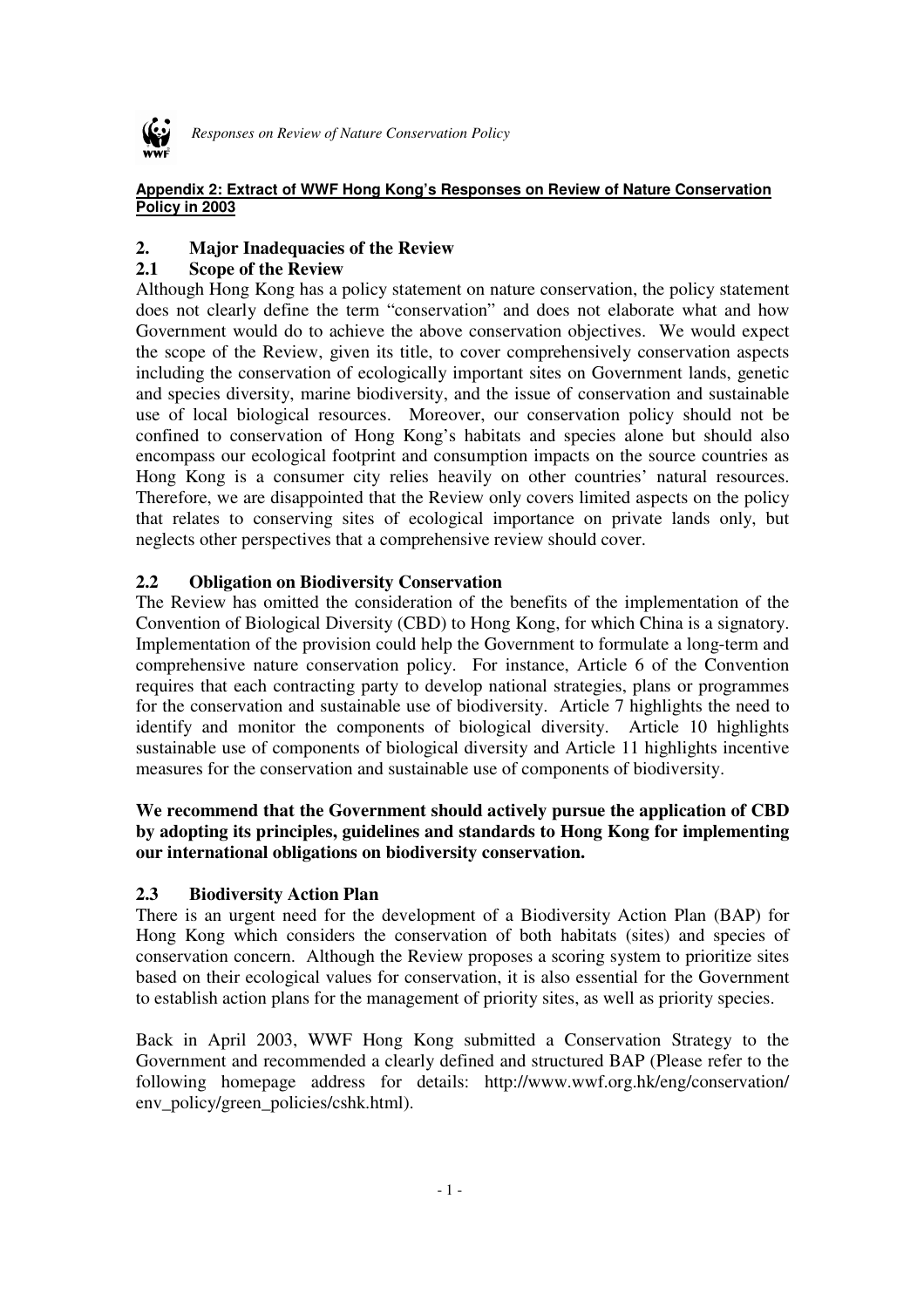

**We suggested the Government should:** 

- **a. set a clear goal of "no net loss of biodiversity";**
- **b. identify priority habitats and species;**
- **c. set out actions required to secure the protection of the sites and species; and**
- **d. set a time line for all actions to be implemented with adequate resources.**

We believe that the development of such a plan would be in accordance with Government's commitment to "meeting the environmental objectives" of the CBD, and the BAP would highlight what needs to be done and form a sound basis on which to further develop a comprehensive conservation strategy.

#### **5.6 Ecological Impact Assessment**

WWF Hong Kong has fully supported the Environmental Impact Assessment (EIA) Ordinance since its implementation in April 1998. We consider that the Ordinance has been an effective and efficient planning tool to avoid, minimize and control the adverse impacts on the environment from designated projects through the EIA process and the environmental permit system.

To further improve the EIA process, we would like to suggest the following improvement measures especially for the ecological impact assessment.

#### **5.6.1 Scope of Designated Projects**

We recommend an expansion on the scope of Designated Projects as contained in Schedules 2 and 3 of the Ordinance, so as to cover small scale projects, such as the ones under the Rural Project Improvement Scheme (RPIS), that could impose significant ecological impacts on sensitive and vulnerable areas with high conservation interest.

#### **5.6.2 Consideration of Alternatives**

The designation of the authority to determine the nature of alternatives to be studied in the EIA process should be clarified, and how to ensure if the project proponent has fulfilled its obligation to consider all possible alternatives.

#### **5.6.3 Capacity Building and EIA Professionalism**

Many of the criteria for ecological assessment are qualitative in nature rather than quantitative and the evaluation of ecological impacts would involve value judgement which usually is subjective. This, coupled with the complexity of the ecosystems and our lack of full understanding of their functioning, makes it even more difficult to assess the ecoloigical impacts with certainity. We therefore strongly recommend that additional resources should be invested in local tertiary institutions to support more ecology-related research projects, and to educate and train local ecological/conservation planning and management personnel. Meanwhile, we believe that an accredition system/ mechanism should be set up by the Government and/ or the Institute of EIA to assess the professional standards of environmental consultants such that only competent and qualified consultants would be eligible to conduct environmental impact assessment.